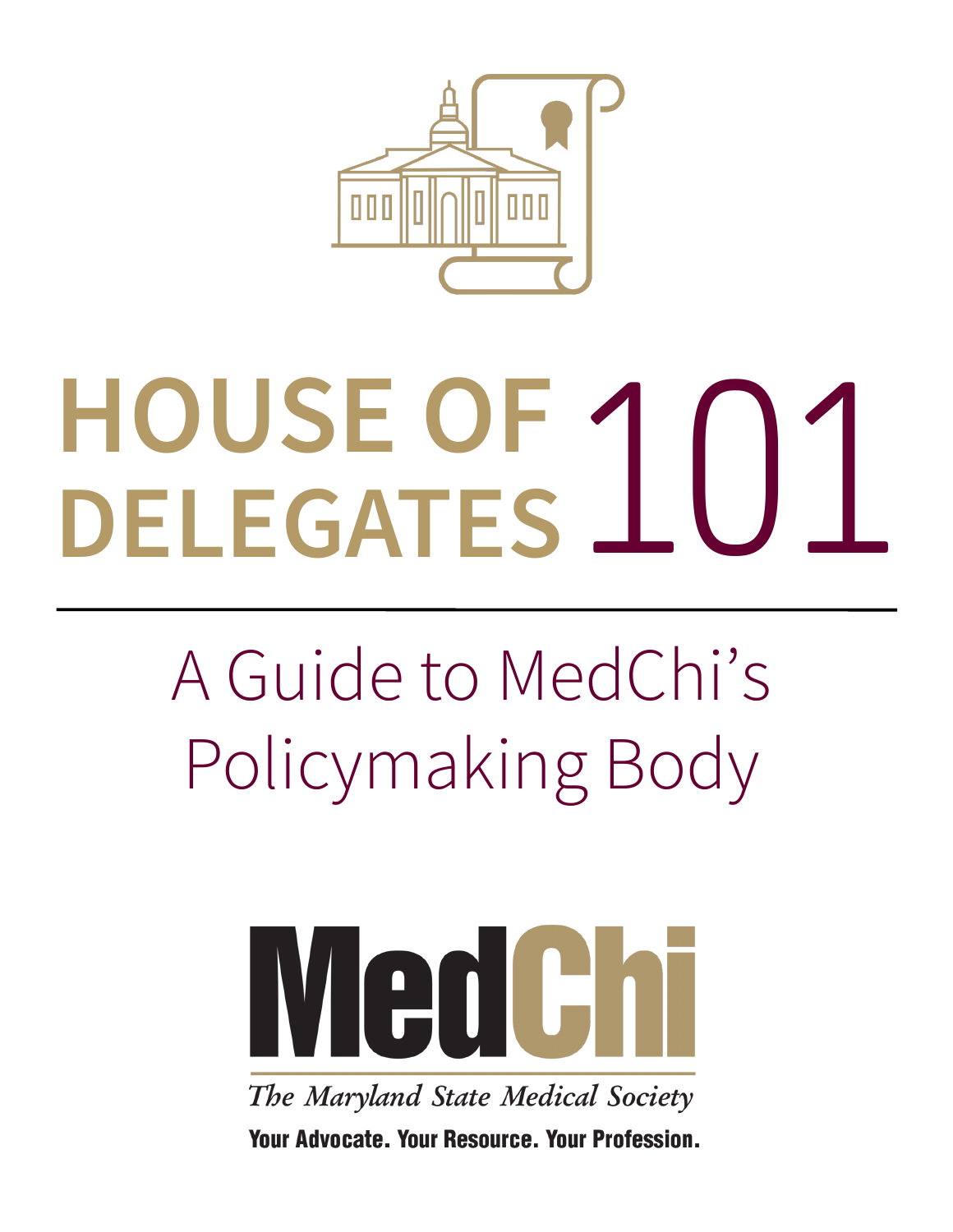#### **INTRODUCTION**

MedChi's House of Delegates (HOD) meets twice a year, spring and fall, to conduct the business of the organization. The HOD sets the legislative, regulatory, public health, and organizational policies of MedChi in addition to electing its officers.

The House of Delegates governance structure ensures that MedChi's broad and diverse membership of over 8,500 individuals all have a voice in the organization's priorities and policies.

This "101" provides a basic overview of the HOD structure, purpose, and process.

#### **CONTENTS**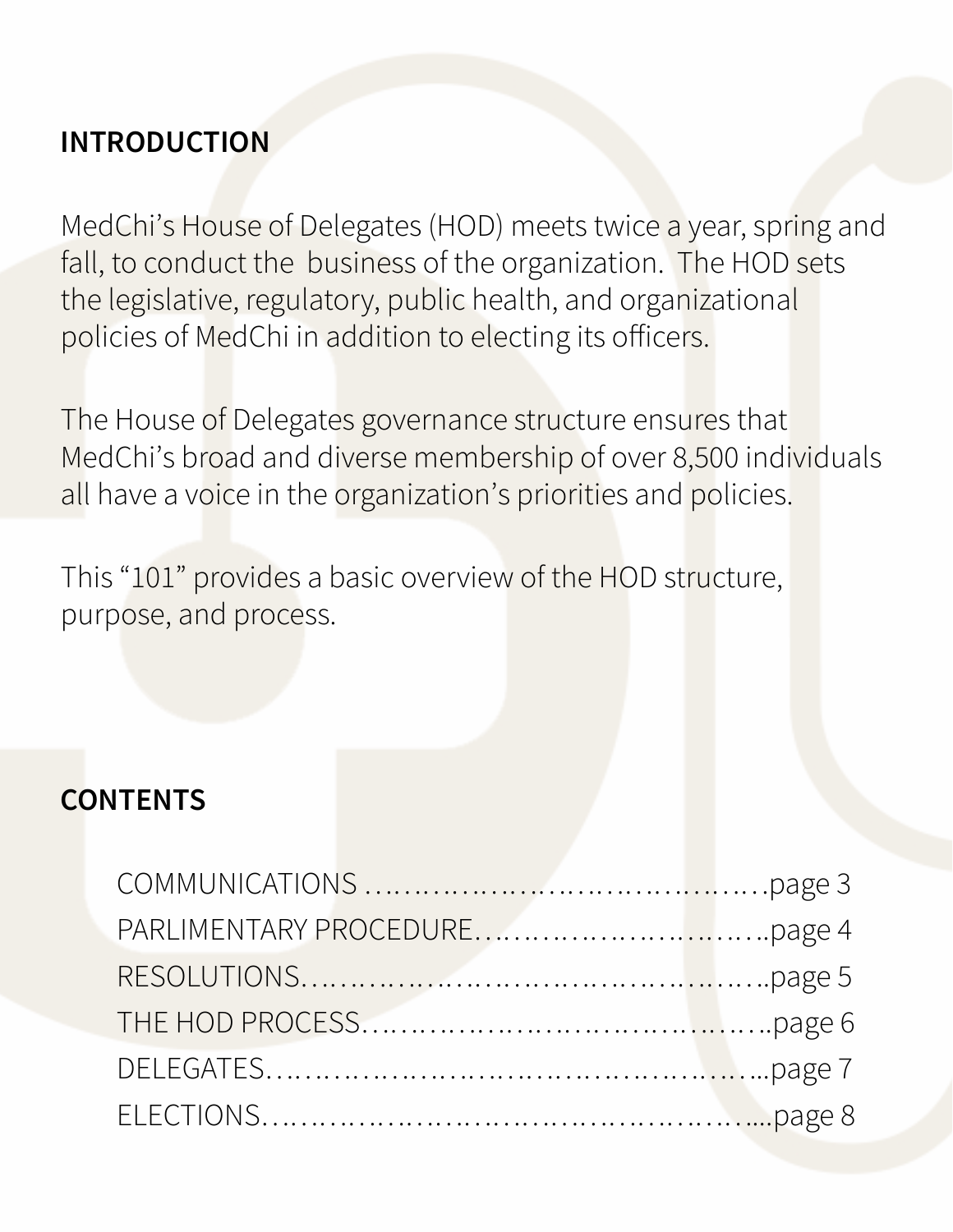

MedChi's primary source for all House of Delegates information is www.medchi.org/HOD

This is where you'll find:

- Calendar of events
- **Deadlines**
- Updates from the Speaker of the House
- Meeting materials (agenda, etc)
- Registration links
- Staff contact information
- The Bylaws and Rules that govern our HOD

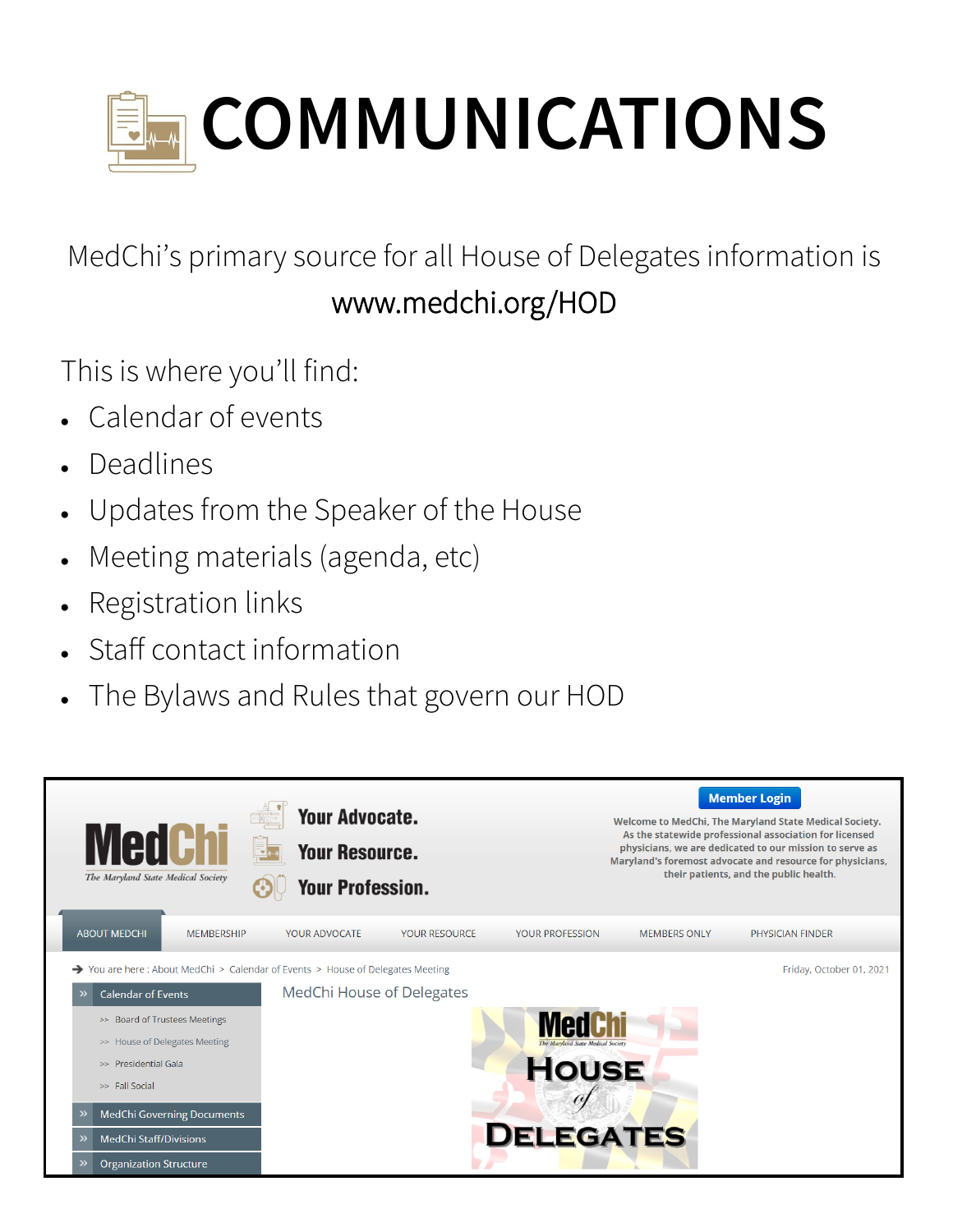# **PARLIAMENTARY PROCEDURE**

To ensure that deliberations are orderly, inclusive, and fair, MedChi's HOD utilizes parliamentary procedure, a set of specific rules that are used to conduct meetings that allow discussion and decision-marking to be performed by the assembled group. MedChi's primary parliamentary procedure manual is *The American Institute of Parliamentarians Standard Code of Parliamentary Procedure.* 

#### **THE BASICS OF PARLIAMENTARY PROCEDURE:**

- Only one person speaks (or "has the floor") at a time
- The only acceptable interruption is a "point of order" to clarify parliamentary rules
- A member who wishes to speak will follow this process
	- 1. Indicate the desire to speak (raise hand, stand before the microphone, etc.)
	- 2. Be recognized by the Speaker

3. State your name, the delegation that you represent, and whether you are speaking on behalf of that group or as an individual

- 4. State your position for or against the current motion on floor
- 5. Make your case.

#### Example:

Speaker: "You have before you Resolution 1-21. The Reference Committee has recommended adoption. Is there any discussion?"

*(Seeing you standing at Microphone 1, the Speaker continues:)* "Microphone number 1?" You: "Dr. Speaker, I am Dr. Jane Jones, Alternate Delegate from Baltimore City, speaking on behalf of the delegation in opposition to the adoption of Resolution 1-21. Our delegation believes that…"

#### **HOW IS A MOTION ADOPTED, DEFEATED OR OTHERWISE?**

When discussion has concluded with both sides having been heard, the Speaker will call for a vote. Simple majority wins in most cases, though some votes require a two-thirds vote.

#### **COMMON MOTIONS**

**Main Motion -** starts a new "topic"

**Amend -** make changes to the verbiage

**Refer -** Delegate the item to the Board of Trustees to determine further action or decision **Call the Question -** to close debate and take a vote (requires a two-thirds vote) **Suspension of a Rule -** requires a two-thirds votes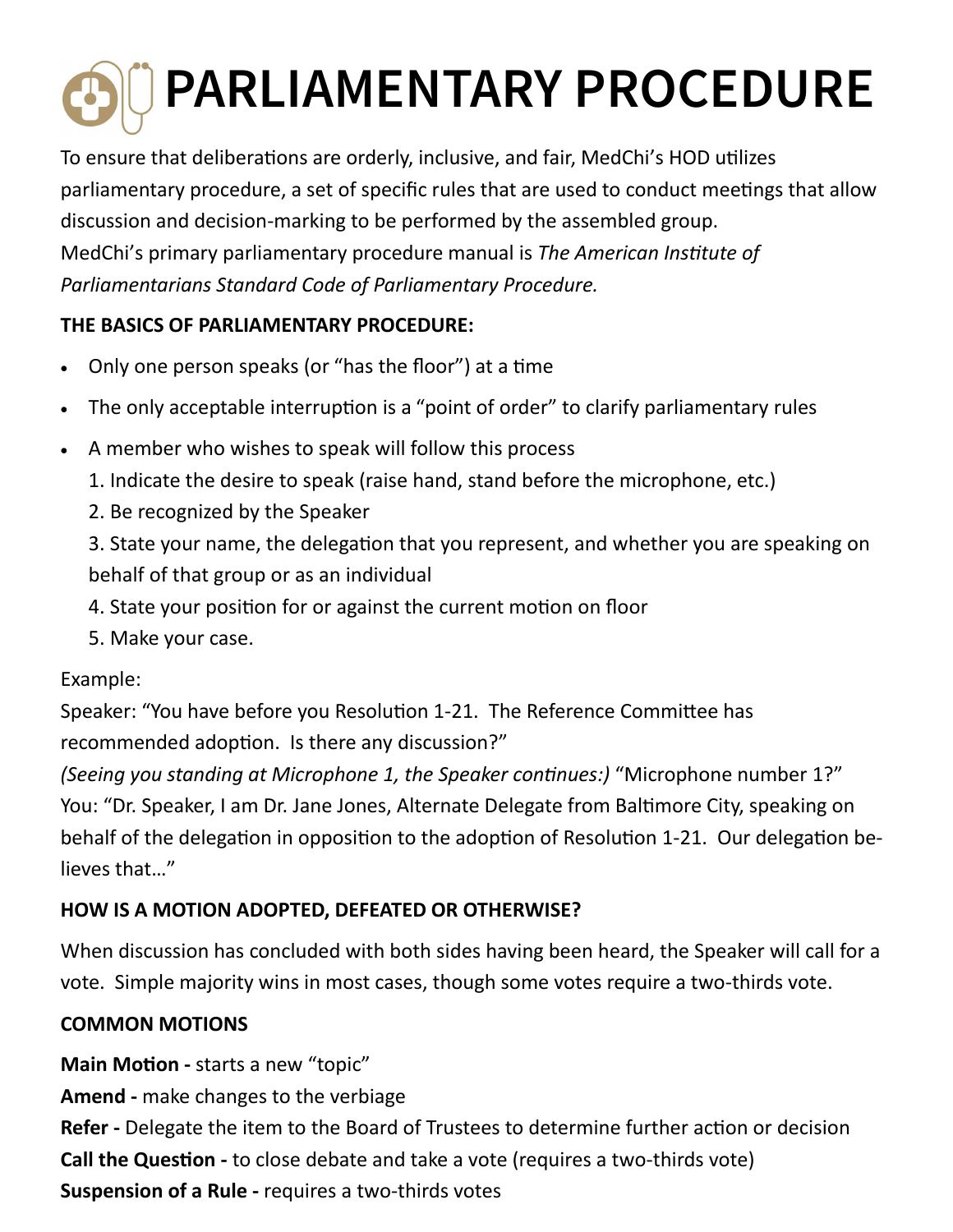

Resolutions are the mechanism for asking MedChi's HOD to set policy or take action on a specific issue.

Resolutions consist of two parts:

1. Whereas Statements –sentences that describe the issue and outline the reasoning for MedChi to set policy or take action on the issue

2. Resolved Statement(s) - sentences that specify the policy or action that should be taken.

## Who Can Submit a Resolution?

- A component (county) medical society
- A state specialty society that is approved per MedChi's Bylaws
- A section, council, or committee
- A group of at least five MedChi members

## Need Help?

MedChi can staff can provide support by researching existing MedChi policy, providing a resolution template, or advising on resolution content.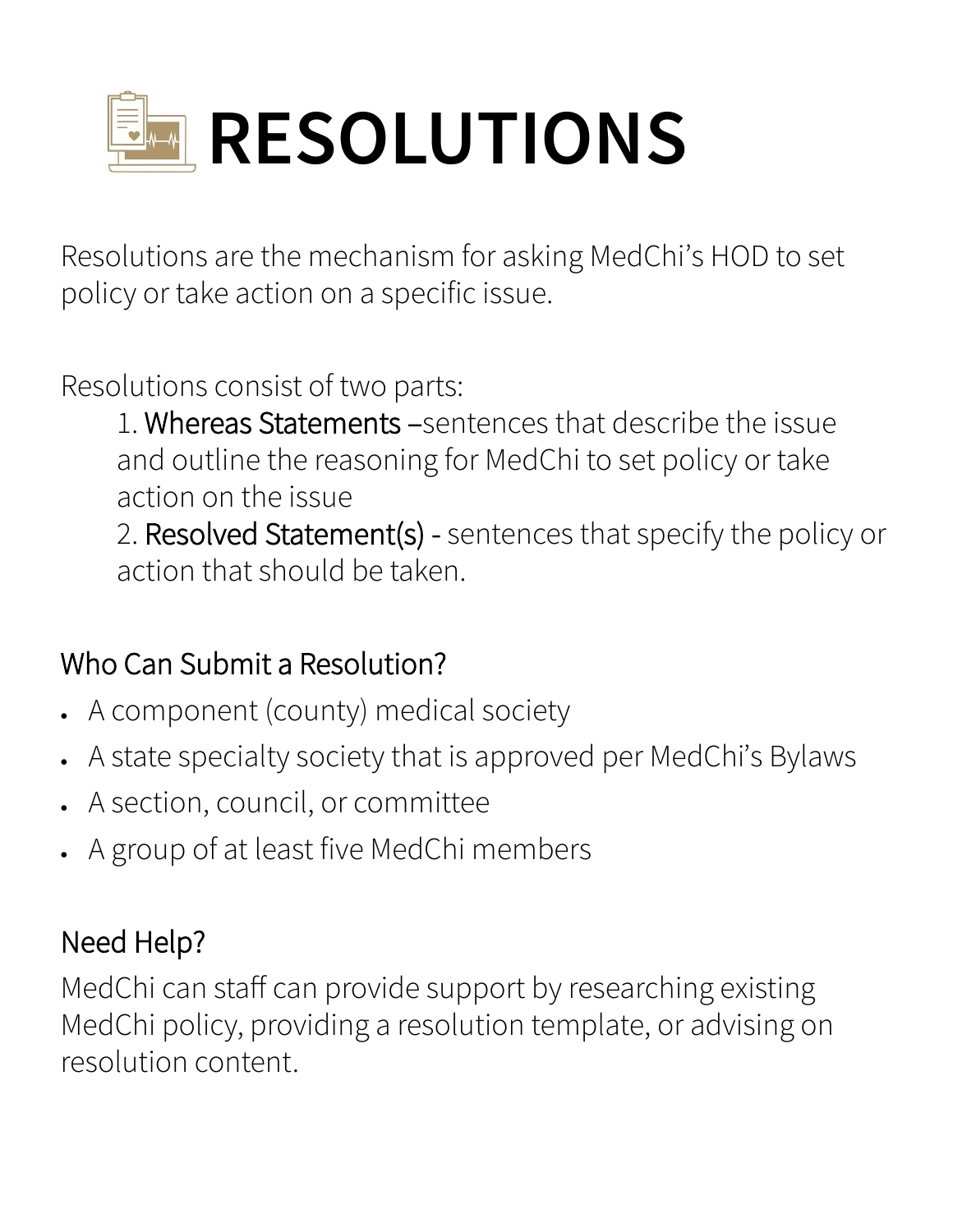

# RESOLUTIONS SUBMITTED

(due date is always 30 days before the HOD convenes)

## REFERENCE COMMITTEE MEETS

(members meet in a virtual platform to provide testimony in support of or against a resolution)



REFERENCE COMMITTEE REPORT IS PUBLISHED



HOD MEETS AND DELEGATES VOTE ON RESOLUTIONS

MEDCHI BOT, COUNCILS, AND COMMITTEES TAKE ACTION ON ADOPTED/REFERRED RESOLUTIONS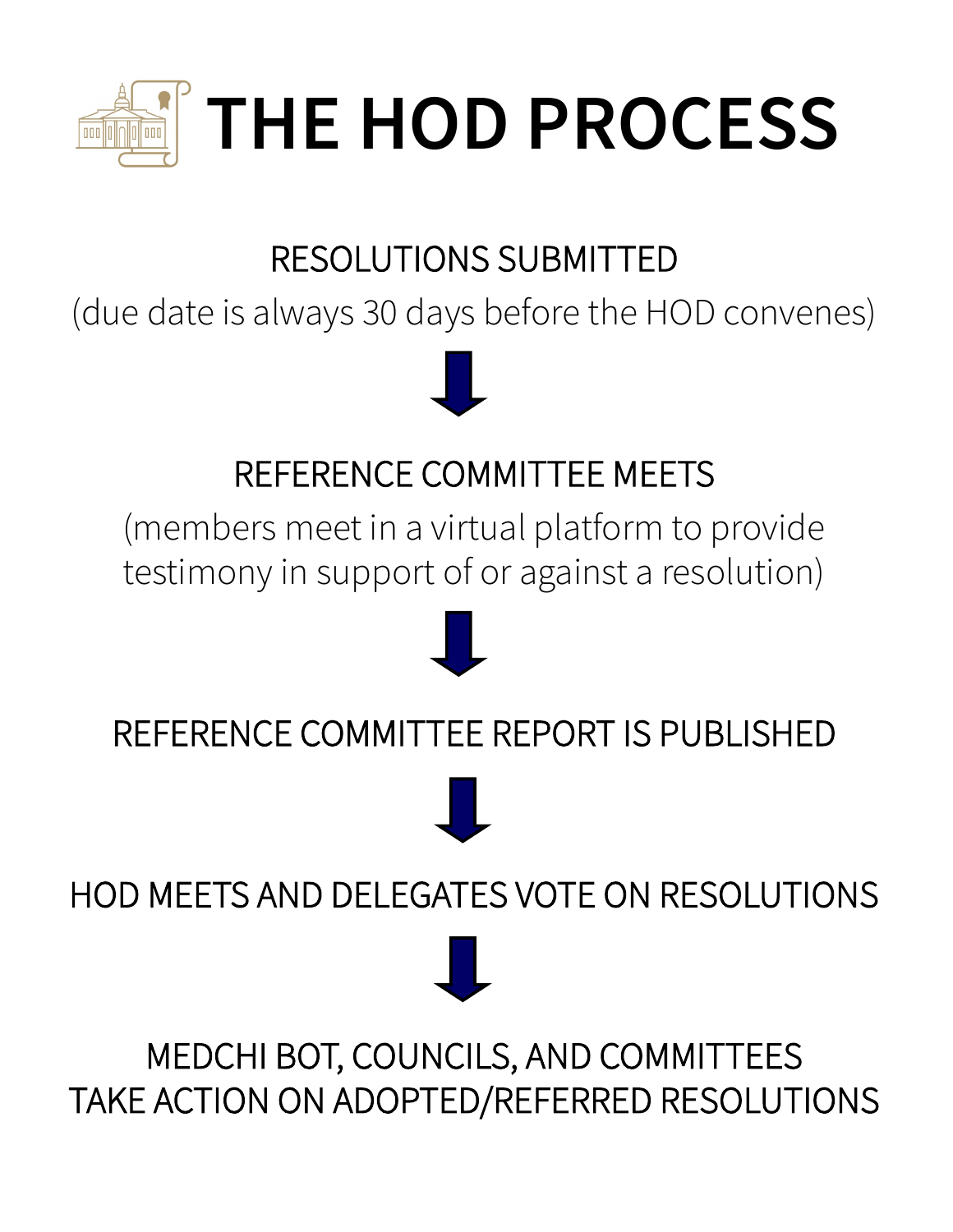

Delegates are the physicians and medical students who participate in the policymaking and election processes of MedChi's HOD.

Delegates represent their component (county) medical society, specialty medical society, or section. Component medical society delegations are apportioned based on their respective number of active members. Specialty societies may designate one delegate each. Apportionments for section delegates vary.

#### WHO CAN SERVE AS A DELEGATE?

Delegates must be full, active members of MedChi.

Delegates are appointed by their respective component, society, or section according to the Bylaws of each entity.

#### WHAT ABOUT ALTERNATES?

Each component, specialty society, and section may designate one alternate delegate for every delegate.